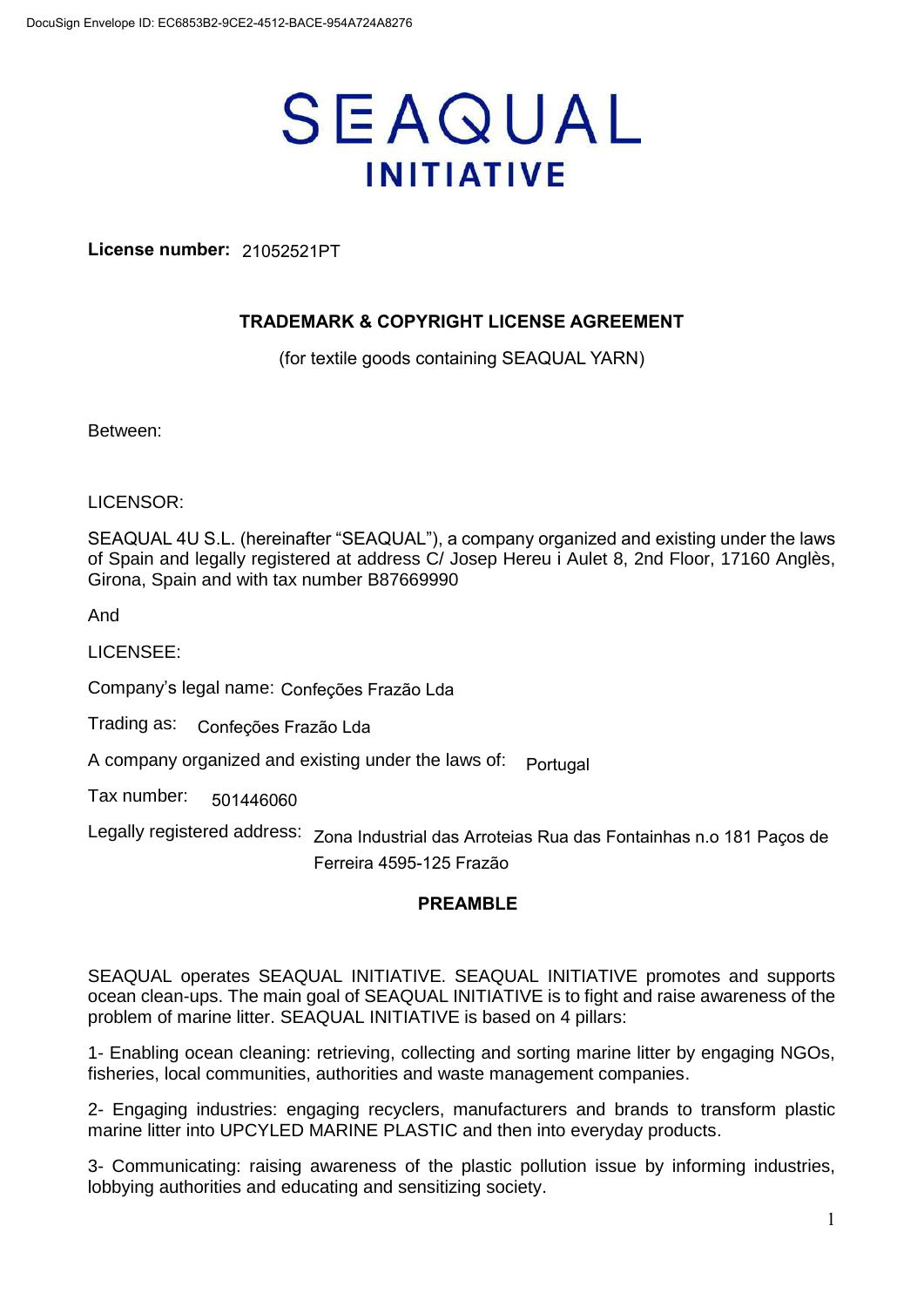4- Inspiring consumers and communities: it is essential that consumers are aware that the product they are purchasing/receiving contains UPCYCLED MARINE PLASTIC and that they are supporting SEAQUAL INITIATIVE in its fight against marine litter.

SEAQUAL is not a FINAL PRODUCT brand. FINAL PRODUCTS using UPCYCLED MARINE PLASTIC as an ingredient shall be put on the market under the manufacturer's brand. All parties involved in the supply chain, such as manufacturers, brands, distributors and retailers shall mention SEAQUAL INITIATIVE in their marketing materials, such as web pages, social media, media press and merchandising. The purpose of this Agreement is to ensure material traceability and to regulate the collaboration between SEAQUAL and LICENSEE, in particular, under which conditions they can use the SEAQUAL TRADEMARKS and SEAQUAL COPYRIGHT, in order to maximize the impact of SEAQUAL INITIATIVE.

In consideration of the mutual rights and obligations of the parties herein, LICENSOR and LICENSEE agree to the following trademark licensing terms and conditions:

# **1. DEFINITIONS**

- a) **SEAQUAL TRADEMARK**: a trademark consisting of the term SEAQUAL in word or together with figurative elements, either filed or registered under any jurisdiction at the date of the Agreement, or to be subsequently filed or registered. The SEAQUAL registered TRADEMARKS at the date of this Agreement are listed at [www.seaqual.org/faqs/](http://www.seaqual.org/faqs/) under 'SEAQUAL LICENSE'.
- b) **SEAQUAL COPYRIGHT**: marketing and communication materials made available by SEAQUAL for download to all LICENSEES via their user account at [www.seaqual.org.](http://www.seaqual.org/) These marketing and communications materials are owned exclusively by SEAQUAL or SEAQUAL has been authorized by third-party right holders to use them. These materials comprise visual, audio and written elements such as logos, tag lines, videos, photos and digital files. For the sake of clarity, SEAQUAL COPYRIGHT under this Agreement does not include any materials created by SEAQUAL, or that SEAQUAL otherwise owns, for the exclusive use of a specific LICENSEE.
- c) **UPCYCLED MARINE PLASTIC:** polymer recycled from plastic marine litter and processed at recycling plants approved by LICENSOR.
- d) **SEAQUAL YARN**: yarn containing UPCYCLED MARINE PLASTIC.
- e) **TEXTILES:** any textile produced directly, in whole or in part, from SEAQUAL YARN. For the purpose of clarity, this includes textiles produced directly from yarn, for example fabrics, seamless garments, cords, straps, hand-knitting yarns and 'fancy' yarns. It does not include textile goods made from fabrics, such as clothing.
- f) **FINAL PRODUCT**: any finished product ready for retail that contains SEAQUAL YARN.
- g) **AFFILIATE**: any company, corporation or business in which LICENSEE owns or controls at least fifty percent (50%) of the voting stock or other ownership. In this Agreement, the term LICENSEE includes AFFILIATES.

# **2. GRANTS**

LICENSOR hereby grants LICENSEE a non-exclusive, non-transferable, revocable license to the SEAQUAL TRADEMARK and to the SEAQUAL COPYRIGHT according to the SEAQUAL Brand Guidelines.

All rights not specifically granted to LICENSEE are reserved to LICENSOR.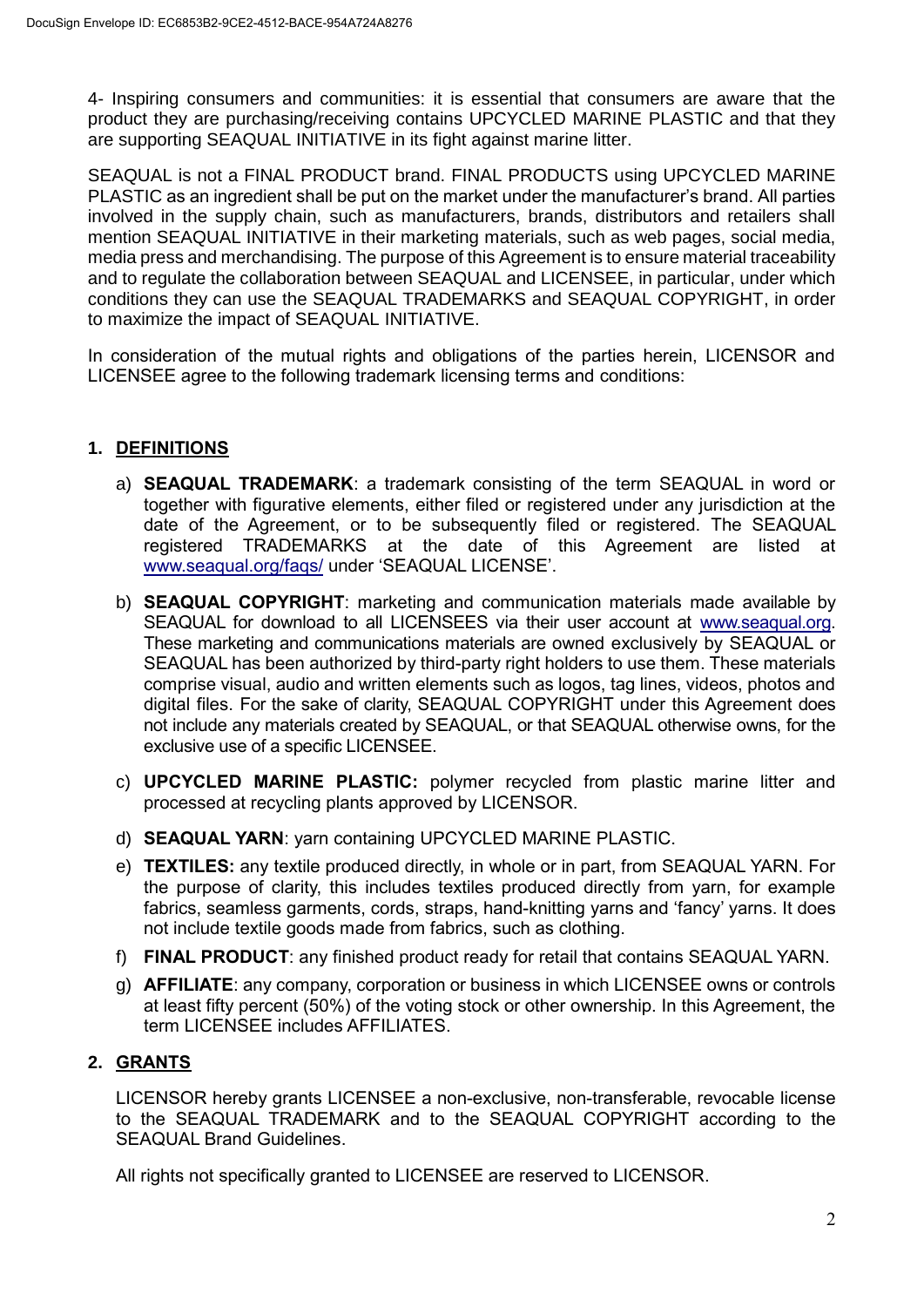# **3. FIELD OF USE**

- a) This Agreement grants LICENSEE permission to purchase SEAQUAL YARN and to produce, use, buy and sell goods containing SEAQUAL YARN in all product and segment categories with the following EXCEPTIONS:
	- i) The production of mattress ticking, mattress covers (also referred to as 'toppers' and 'protectors'), and any fabric involved in the manufacture of mattresses.
	- ii) The production of synthetic leather comprising a textile base with a polyurethane coating.
- iii) The production, sale or purchase of any textile used in vehicle interiors (automotive interior textiles), including but not limited to cars, trucks, buses, trains, boats and aircraft.
- b) This agreement is NOT valid for:
	- i) MERCHANDISING COMPANIES, defined as commercial companies that design and manufacture (directly or by commission to third parties) promotional items (i.e., any final goods that are purchased by an ENTITY: i) for its own use or ii) to be sold or given free of charge to the public; in either case, for the purpose of promoting the ENTITY's own brand or business, or a public interest cause in which the ENTITY is involved.
	- ii) ENTITIES, defined as any company, individual or non-profit organization that purchases promotional items.

#### **4. ROYALTY FREE**

This LICENSE is granted free of charge and without royalties.

#### **5. LICENSEE OBLIGATIONS**

#### **Traceability & Certification - LICENSEE undertakes to:**

- a) Only buy SEAQUAL YARN, textiles or products containing SEAQUAL YARN from SEAQUAL licensees.
- b) Only sell textiles or products containing SEAQUAL YARN to SEAQUAL Licensees. The following exemptions apply:
	- i. Sales to end-users defined as individuals or companies purchasing textiles or products containing SEAQUAL YARN for their own use (not for resale).
	- ii. Sales of FINAL PRODUCTS to distributors and retailers where the FINAL PRODUCTS are clearly and permanently branded with a trademark owned by a SEAQUAL Licensee. In the case of co-branded products, the owners of both brands must be SEAQUAL Licensees.

**IMPORTANT** - Although sales of textiles or products containing SEAQUAL YARN are permitted to the companies listed above, no company is permitted to publicly communicate details about SEAQUAL® YARN, SEAQUAL YARN's marine origin, SEAQUAL INITIATIVE, SEAQUAL INITIATIVE's partners or activities or to use the SEAQUAL TRADEMARKS and SEAQUAL COPYRIGHT unless they sign a 'SEAQUAL Trademark & Copyright License Agreement'. It is the responsibility of LICENSEE to communicate this requirement to these exempted customers.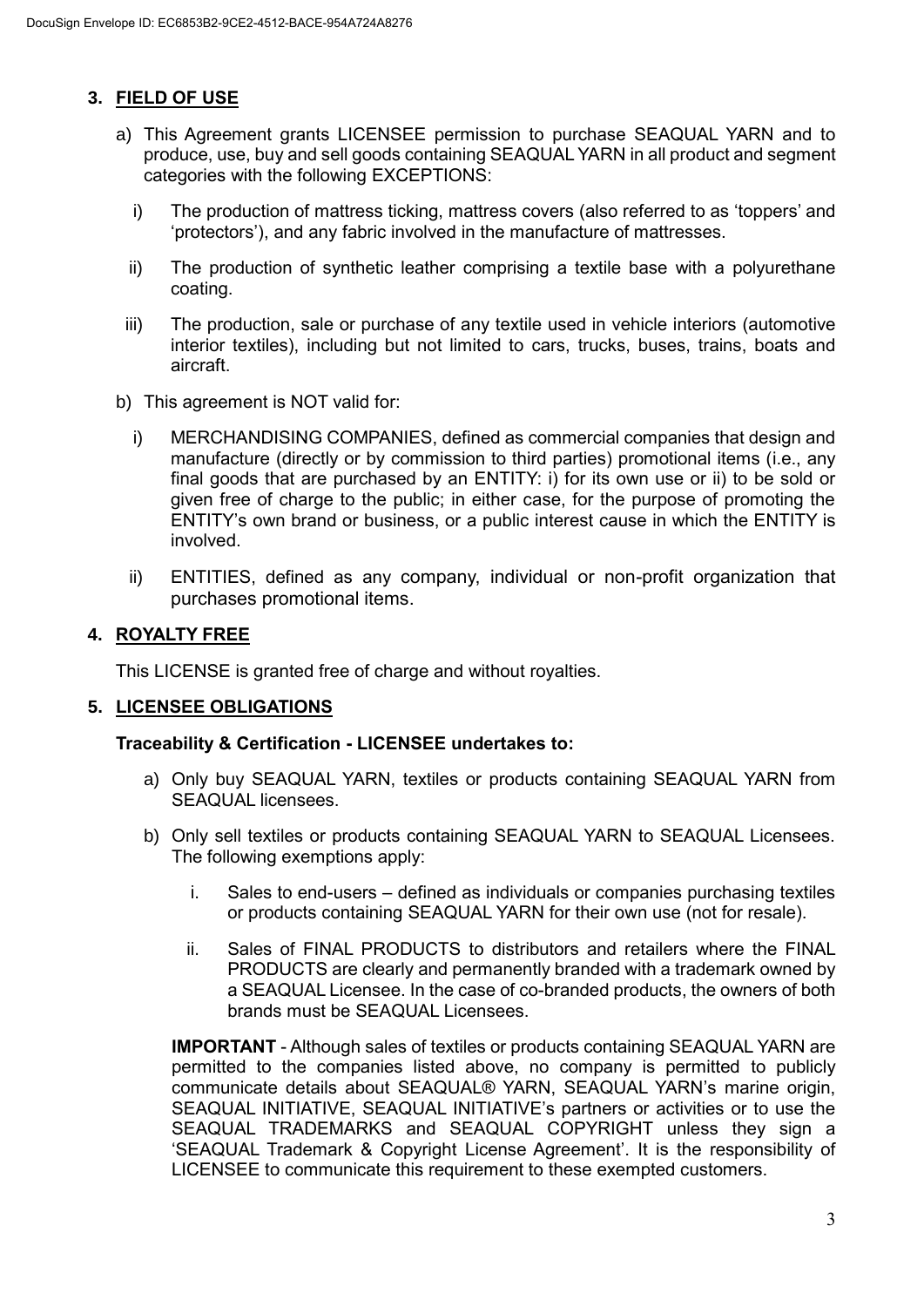c) **-- only applicable to TEXTILE manufacturers --** Submit all newly developed TEXTILES containing SEAQUAL YARNS to a LICENSOR-approved laboratory for the purposes of obtaining a 'SEAQUAL Certification Number'. In the case of any modification to the construction, composition or processing of an already certified TEXTILE, LICENSEE will resubmit the modified TEXTILE for a new certification.

Note: Only TEXTILES need to be submitted for certification, goods made from SEAQUAL-certified TEXTILES (for example, garments) do not need to be submitted for certification. A product made from SEAQUAL-certified TEXTILES may use the SEAQUAL Certification Number given to the TEXTILE(S) that are used to make it.

- d) Ensure that the 'SEAQUAL Certification Number' is always communicated to their customers either by clear labelling on the textile or product or by passing the number to the customer in writing (for example, by including the 'SEAQUAL Certification Number' in the invoice). This is with the exception of a LICENSEE selling FINAL PRODUCTS to end consumers in which case the decision to communicate the 'SEAQUAL Certification Number' is at the discretion of the LICENSEE.
- e) Only purchase textiles or products that contain SEAQUAL YARN if they are accompanied by a 'SEAQUAL Certification Number'.

#### **Communication - LICENSEE undertakes to:**

- f) Use the SEAQUAL TRADEMARK and SEAQUAL COPYRIGHT according to the SEAQUAL Brand Guidelines in force at any given time. A set of the current SEAQUAL Brand Guidelines is provided to LICENSEE prior to signature of this Agreement. Any possible amendments to the SEAQUAL Brand Guidelines shall immediately be made available to LICENSEE.
- g) Make reference to SEAQUAL INITIATIVE in their public communication, marketing and advertising. To this end, LICENSEE must ensure that the information communicated is correct, accurate and in agreement with the SEAQUAL Brand Guidelines and the data and information provided by LICENSOR. LICENSOR reserves the right to request that any communication, marketing and/or advertising that does not meet these requirements is corrected immediately. LICENSEE may use the SEAQUAL COPYRIGHT materials provided to all licensees for download at [www.seaqual.org.](http://www.seaqual.org/) Any marketing and communication materials created by LICENSEE referencing SEAQUAL INITIATIVE must be approved before use at [digital@seaqual.com](mailto:digital@seaqual.com)
- h) Clearly and evidently communicate their support for SEAQUAL INITIATIVE. These communications must always follow the SEAQUAL Brand Guidelines.
- i) Never communicate the use of plastic obtained from the marine environment by SEAQUAL INITIATIVE and its partners, or the ocean cleaning programs operated by SEAQUAL INITIATIVE and its partners, without making explicit reference to SEAQUAL INITIATIVE.
- j) Never change the name of SEAQUAL YARN. Always make explicit reference to SEAQUAL YARN or SEAQUAL INITIATIVE when describing goods containing SEAQUAL YARN.
- k) Never communicate SEAQUAL INITIATIVE jointly with any other ocean cleaning organization in the same marketing material.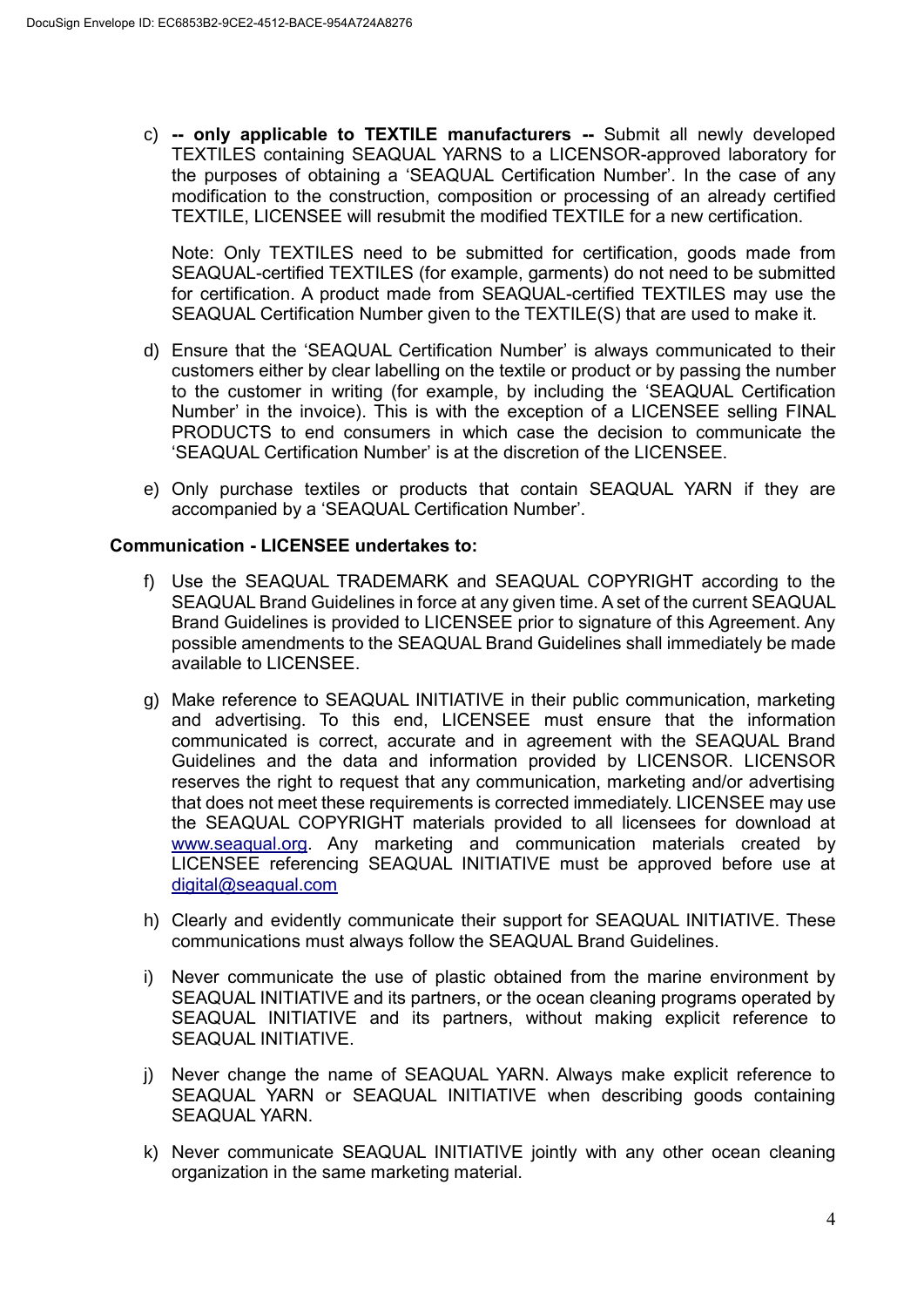- l) Never communicate SEAQUAL YARN jointly with any other polyester fiber that contains recycled marine waste in the same marketing material.
- m) Not request marketing content (interviews, pictures, stories, etc) directly from individuals or entities which are or have been involved with SEAQUAL INITIATIVE projects (for instance, SEAQUAL Heroes). Any materials related to these collaborations may be developed by SEAQUAL and made available for download to LICENSEES. SEAQUAL shall not approve any marketing materials submitted by LICENCEE pursuant to clause 5 h) which include contents obtained directly from the above-mentioned individuals or entities.
- n) Copyright and other materials relating to SEAQUAL FOUNDATION are not covered by this license agreement and should not be used. SEAQUAL FOUNDATION is a separate entity from Seaqual 4U S.L. Copyright and other materials relating to SEAQUAL FOUNDATION are for the exclusive use of the relevant SEAQUAL FOUNDATION sponsors.

#### **Other - LICENSEE undertakes to:**

- o) **-- Only applicable to manufacturers –** Never combine SEAQUAL YARN in any TEXTILE or FINAL PRODUCT with any other polyester fiber that contains recycled marine waste.
- p) Allow LICENSOR to publicly list LICENSEE as a SEAQUAL Licensee.

# **6. LICENSOR OBLIGATIONS**

#### **Licensor undertakes to:**

- a) Give LICENSEE access to the use of the SEAQUAL TRADEMARK according to the SEAQUAL Brand Guidelines.
- b) Give LICENSEE access to and permit the usage of SEAQUAL COPYRIGHT according to the SEAQUAL Brand Guidelines.
- c) Maintain all TEXTILE samples submitted to any SEAQUAL-approved laboratory as confidential.

# **7. TEXTILE CERTIFICATION** (**Only applicable to TEXTILE manufacturers**)

All newly developed TEXTILES must be submitted by the manufacturer to a SEAQUALapproved laboratory for textile certification. To submit a TEXTILE please enter your user account at [www.seaqual.org,](http://www.seaqual.org/) select 'SEAQUAL LAB' and follow the instructions. All certified textiles are given a unique SEAQUAL Certification Number.

In order to obtain a SEAQUAL Certification Number:

- a) All TEXTILES must meet the SEAQUAL YARN minimum content requirement: the minimum content requirement of SEAQUAL YARN is 20% by weight, except in denim where the minimum requirement is 15%. In the case of blended yarns, only the polyester containing Upcycled Marine Plastic will be taken into account. Coatings are not included when calculating the percentage by weight.
- b) Textile components such as laces, woven labels, cords, straps, footwear insoles, zip fabrics etc. must be submitted for certification as a TEXTILE.
- c) All TEXTILES made with SEAQUAL YARN must be certified as OEKOTEX or Bluesign or a similar internationally recognized certification.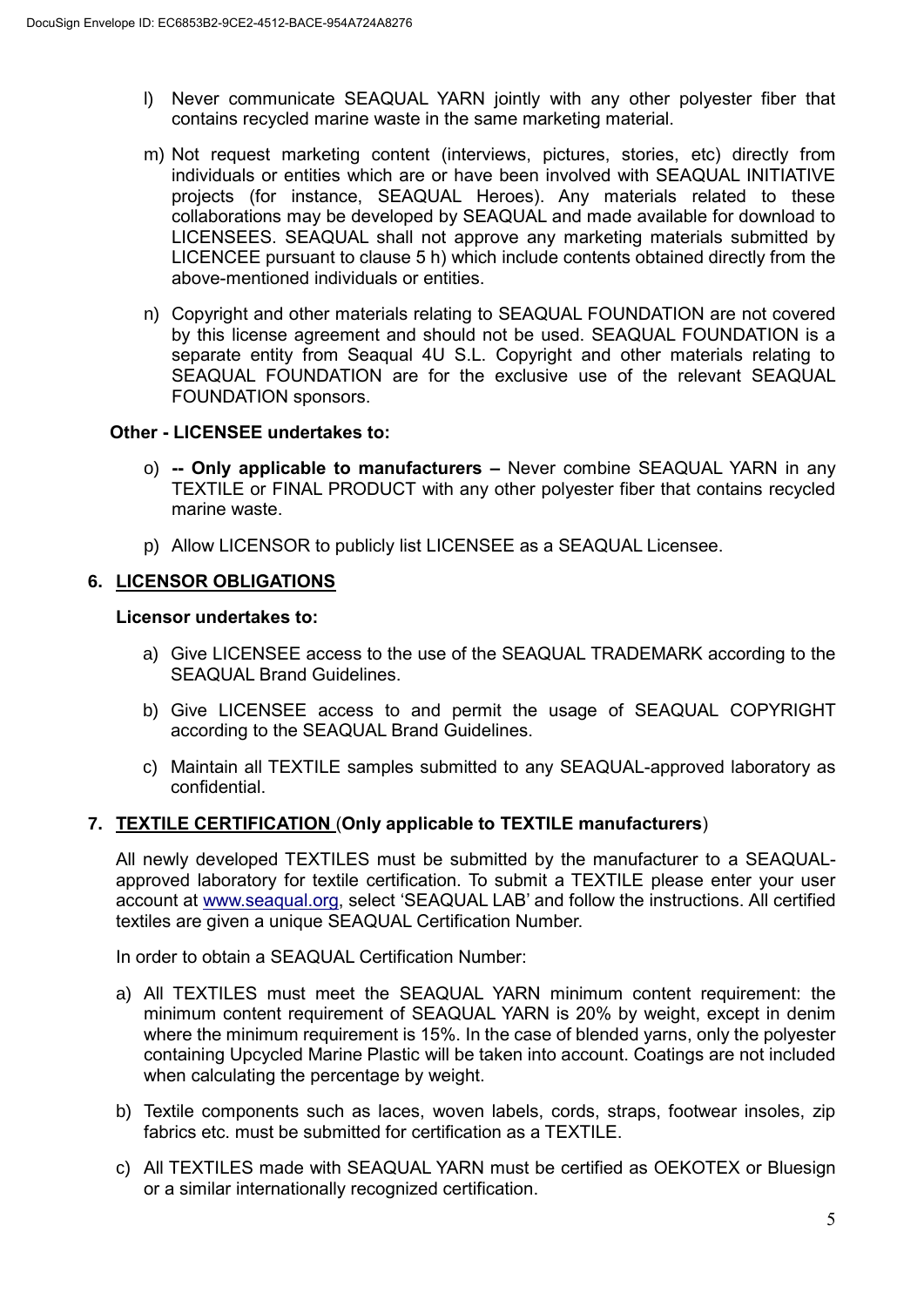d) SEAQUAL YARN or TEXTILES should not be coated in PVC.

If SEAQUAL YARN is to be combined with other yarns, it is strongly recommended to use recycled or organic yarns.

Certifications do not expire. SEAQUAL reserves the right to retest a TEXTILE at any time.

### **8. FINAL PRODUCT – SEAQUAL YARN MINIMUM CONTENT REQUIREMENT**

- a) The minimum SEAQUAL YARN content in any FINAL PRODUCT is 20% by weight of the textile portion, except for denim, where the minimum requirement is 15%. In the case of blended yarns, only the polyester containing Upcycled Marine Plastic will be taken into account. Non-textile parts including coatings are not included when calculating the percentage by weight.
- b) Textile components such as laces, woven labels, cords, straps, footwear insoles, zip fabrics etc. can be sold to licensed manufacturers to be used as a component of a finished retail product, even if that finished retail product does not contain any other SEAQUAL® YARN providing that any labelling clearly specifies that SEAQUAL® YARN is only used in the textile component.

#### **9. REPORTING AND INSPECTION**

- a) LICENSEE is obliged to report all sales and purchases of textiles and products containing SEAQUAL YARN by providing the following information via the online 'Material Traceability Report' found by entering your user account at [www.seaqual.org.](http://www.seaqual.org/)
	- i. The date of the transaction.
	- ii. The SEAQUAL Licensee number of the supplier or customer.
	- iii. The quantity of textile (number of meters or yards) or products (number of items) containing SEAQUAL YARN that have been bought or sold. Sales to end consumers do not need to be reported.
	- iv. The 'SEAQUAL Certification Number' for the textiles or products containing SEAQUAL YARN that have been bought or sold.

LICENSEE can report sales and purchases individually at the time of the transaction or make a quarterly report no later than thirty (30) days after January 1<sup>st</sup>, April 1<sup>st</sup>, July 1<sup>st</sup> and October 1<sup>st</sup> of each calendar year. In the quarterly report, LICENSEE shall provide LICENSOR with a report detailing all orders that LICENSEE has placed or fulfilled for all textiles or products containing SEAQUAL YARN in the most recent (3) month period.

All information reported will be treated as confidential.

b) LICENSEE shall keep accurate records (together with supporting documentation) of the products made, used or sold under this Agreement. They shall be available during normal business hours for examination by an accountant selected by LICENSOR, for the sole purpose of verifying reports. Such examination by LICENSOR's accountant shall be at LICENSOR's expense.

#### **10. INFRINGEMENT**

a) LICENSEE shall promptly notify LICENSOR in writing of any manufacture, distribution, sale or advertisement of any product or service of which it becomes aware that may constitute an infringement of the SEAQUAL TRADEMARK or the SEAQUAL COPYRIGHT.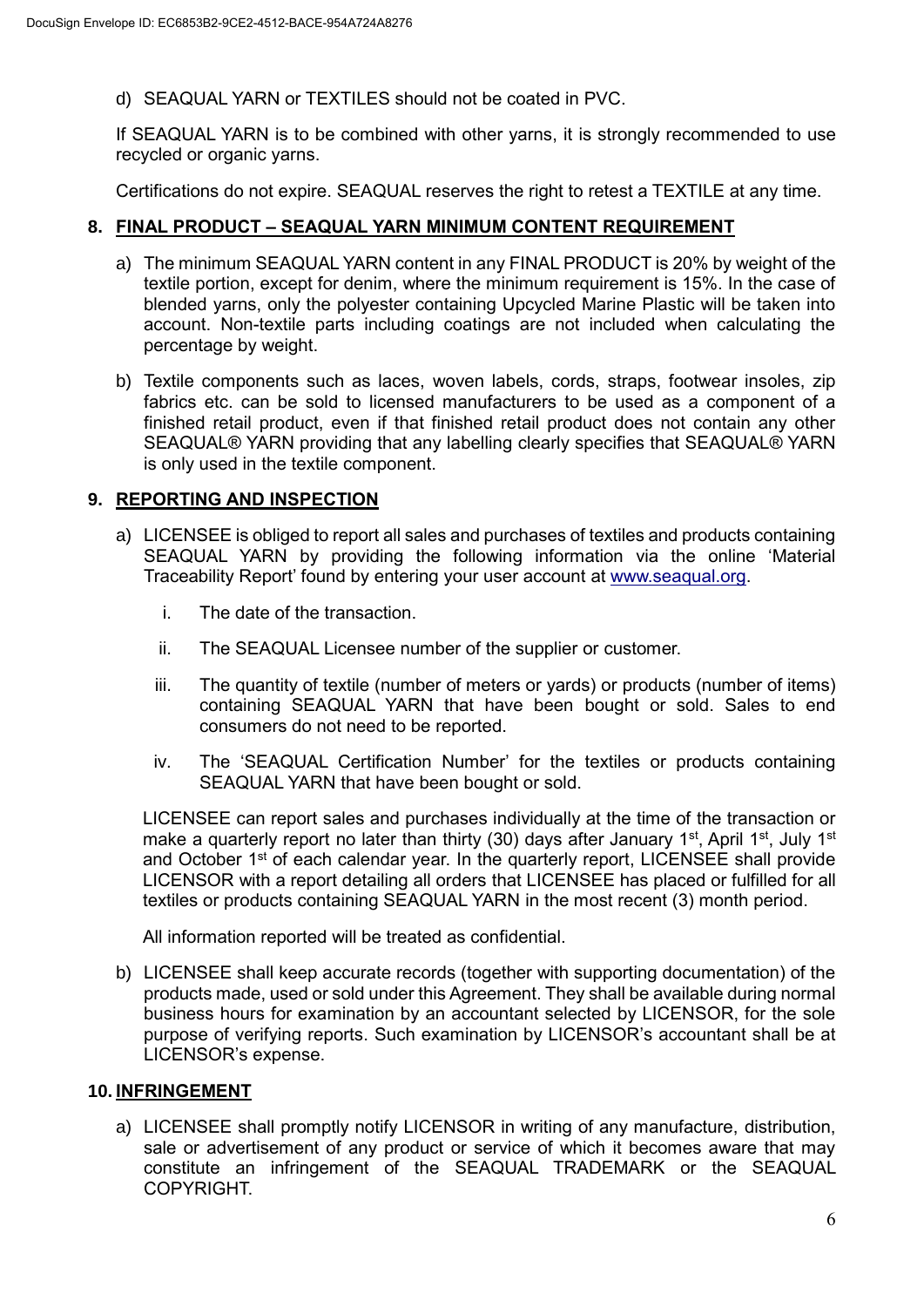- b) LICENSOR shall have the sole right to determine the appropriate actions that may be taken in the situations mentioned in clause 10a). LICENSEE shall provide LICENSOR with such reasonable assistance at LICENSOR's sole expense including, but not limited to, any information required for litigation purposes. LICENSEE shall not have any rights or claims against LICENSOR for damages or other result arising from any determination by LICENSOR to take or not to take action in such situations.
- c) LICENSOR warrants that no legal action or threat of legal action concerning the SEAQUAL TRADEMARK or the SEAQUAL COPYRIGHT exists at the date of this Agreement. However, LICENSOR does not warrant that such actions will not exist in the future. In the event of a third-party claim directed against LICENSEE, LICENSEE shall immediately inform LICENSOR. LICENSOR shall **not** indemnify in respect of any thirdparty claim caused by LICENSEE's use of the SEAQUAL TRADEMARK or the SEAQUAL COPYRIGHT.
- d) LICENSEE shall protect, defend, indemnify and hold harmless LICENSOR, its shareholders, directors, officers, and employees from and against any and all claims, demands, losses, suits, liabilities or expenses for property damage, injury or death of persons resulting from or arising from the negligence or intentional or unintentional wrongful acts of LICENSEE, its subcontractors (and their employees and agents), or its invitees, during or in connection with the use of LICENSEE's products.

# **11. CONFIDENTIALITY**

Each party ("Receiving Party") may obtain information about the other party´s business and technology that the other party ("Disclosing Party") considers to be confidential. In order to promote the free exchange of information, each party agrees to maintain the information that it receives from the other party in confidence and not disclose it to any third party during the term of this Agreement and for three (3) years after the expiration, termination or cancellation of this Agreement. This obligation of confidentiality, however, shall not apply to information that: (i) as shown by reasonably documented proof, was in the Receiving Party's possession prior to the disclosure by the Disclosing Party; (ii) is known to the public at the time of its disclosure or becomes known to the public after the disclosure through no fault of the Receiving Party; (iii) the Receiving Party can show was in its possession after the time of the disclosure from a third party not under an obligation of secrecy to the Disclosing Party; (iv) is required to be disclosed by law.

# **12. TERM AND TERMINATION**

- a) This Agreement is for a term of two years starting from the date of the Agreement. However, either party may terminate it at any time upon sixty (60) days' prior written notice. In the event of a breach of the Agreement by the other party, the Agreement may be terminated immediately and without prior written notice by the injured party. Once the two-year term has expired without the Agreement having been terminated by any party, the Agreement shall be automatically renewed for successive two-year periods.
- b) All use of the SEAQUAL TRADEMARK and SEAQUAL COPYRIGHT must cease immediately upon termination of the Agreement. However, LICENSEE can fulfil open orders and may continue distribution and sale of products bearing the SEAQUAL TRADEMARK or SEAQUAL COPYRIGHT which had been manufactured prior to the termination of this Agreement until full exhaustion of the stock of such products, but in any case, within 6 months after termination, except when termination is due to a breach by LICENSEE.